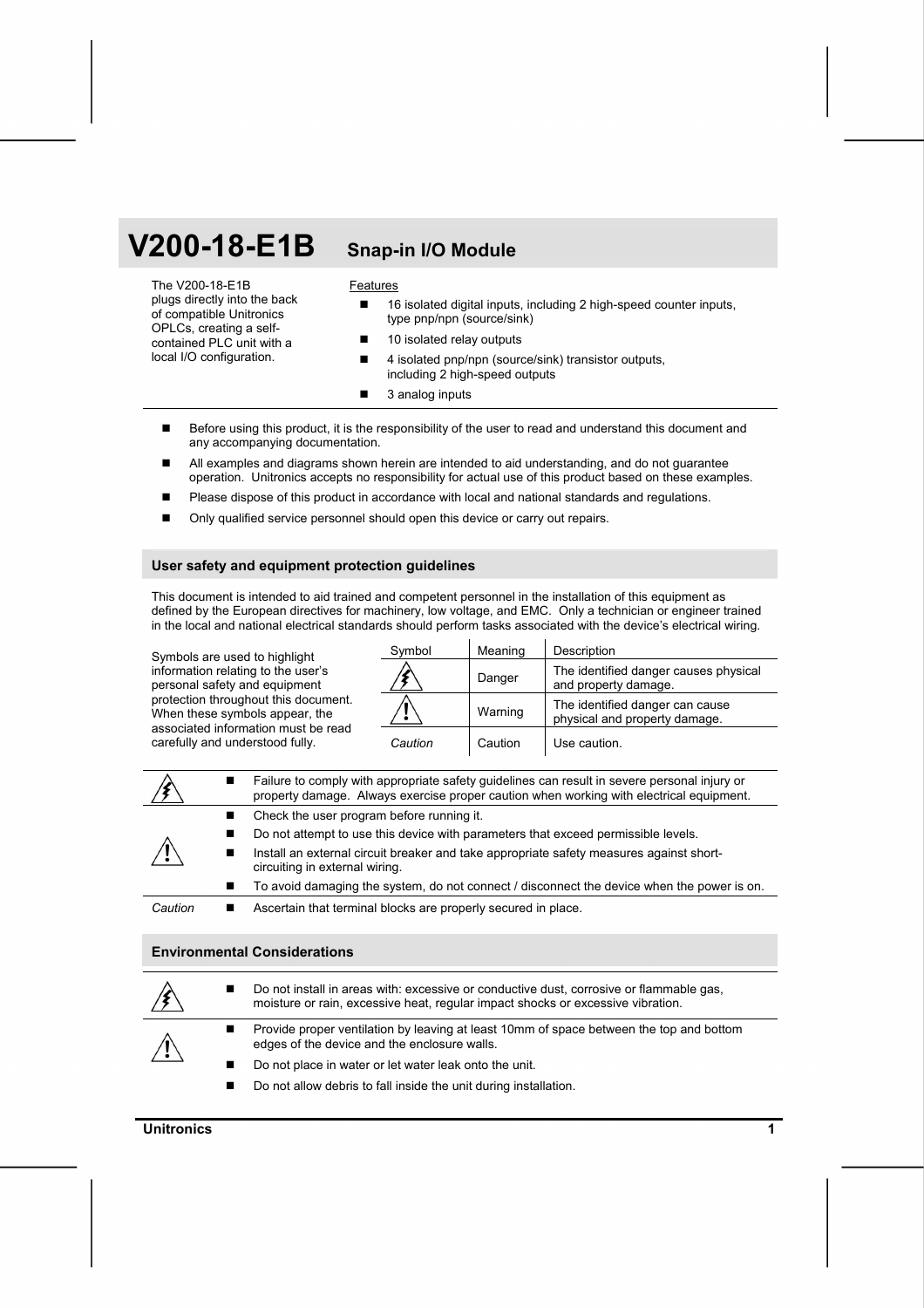## **Installing / Removing the Snap-in I/O Module**

### **Installing a Snap-in I/O Module**

You can install a Snap-in I/O Module both before and after mounting the controller.

■ Turn off the power before installing I/O modules.

Note the protective cap covering the I/O connector shown in the accompanying figure. This cap must cover the connector whenever a Snap-in I/O Module is not attached to the controller. You must remove this cap before installing a module.

- 1. Pry the cap off using the blade of a screwdriver.
- 2. Line the circular guidelines on the controller up with the guidelines on the module as shown below.
- 3. Apply even pressure on all 4 corners until you hear a distinct 'click'.







The module is now installed. Check that all sides and corners are correctly aligned.

#### **Removing a Snap-in I/O Module**

- 1. Press the buttons on the sides of the module and hold them down to open the locking mechanism.
- 2. Gently rock the module from side to side, easing the module from the controller.
- 3. Replace the protective cap on the connector.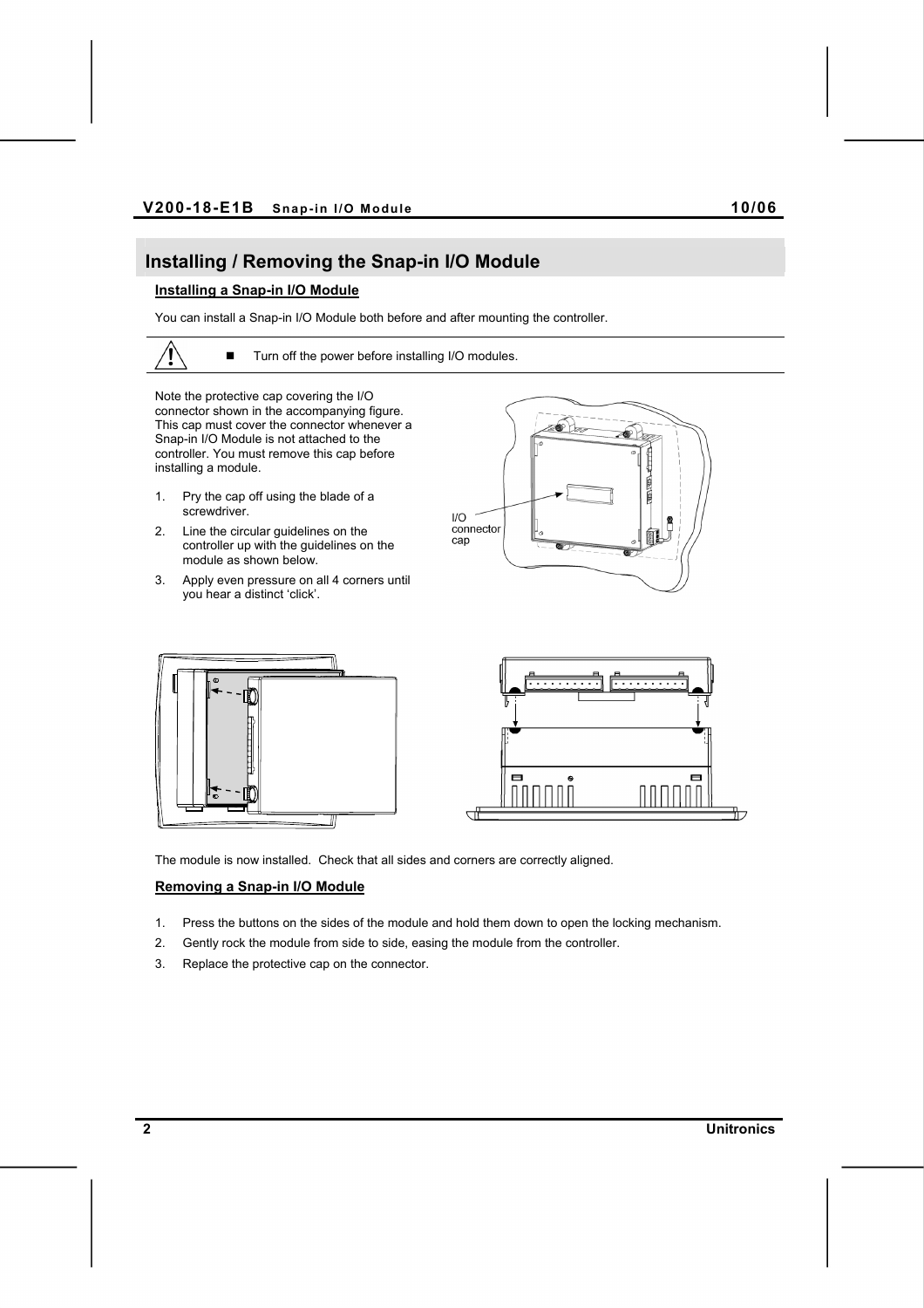### **10/06 V200-18-E1B Snap-in I/O Module**

# **Wiring**  Do not touch live wires. ■ Unused pins should not be connected. Ignoring this directive may damage the device. ■ Do not connect the 'Neutral' or 'Line' signal of the 110/220VAC to the device's 0V pin.

Double-check all wiring before turning on the power supply.

# **Wiring Procedures**

Use crimp terminals for wiring; use 26-12 AWG wire (0.13 mm<sup>2</sup>-3.31 mm<sup>2</sup>) for all wiring purposes.

- 1. Strip the wire to a length of 7±0.5mm (0.250–0.300 inches).
- 2. Unscrew the terminal to its widest position before inserting a wire.
- 3. Insert the wire completely into the terminal to ensure that a proper connection can be made.
- 4. Tighten enough to keep the wire from pulling free.
- To avoid damaging the wire, do not exceed a maximum torque of 0.5 N·m (5 kgf·m).
- Do not use tin, solder, or any other substance on stripped wire that might cause the wire strand to break.
- Install at maximum distance from high-voltage cables and power equipment.

#### **I/O Wiring—General**

- Input or output cables should not be run through the same multi-core cable or share the same wire.
- **I** Allow for voltage drop and noise interference with input lines used over an extended distance. Use wire that is properly sized for the load.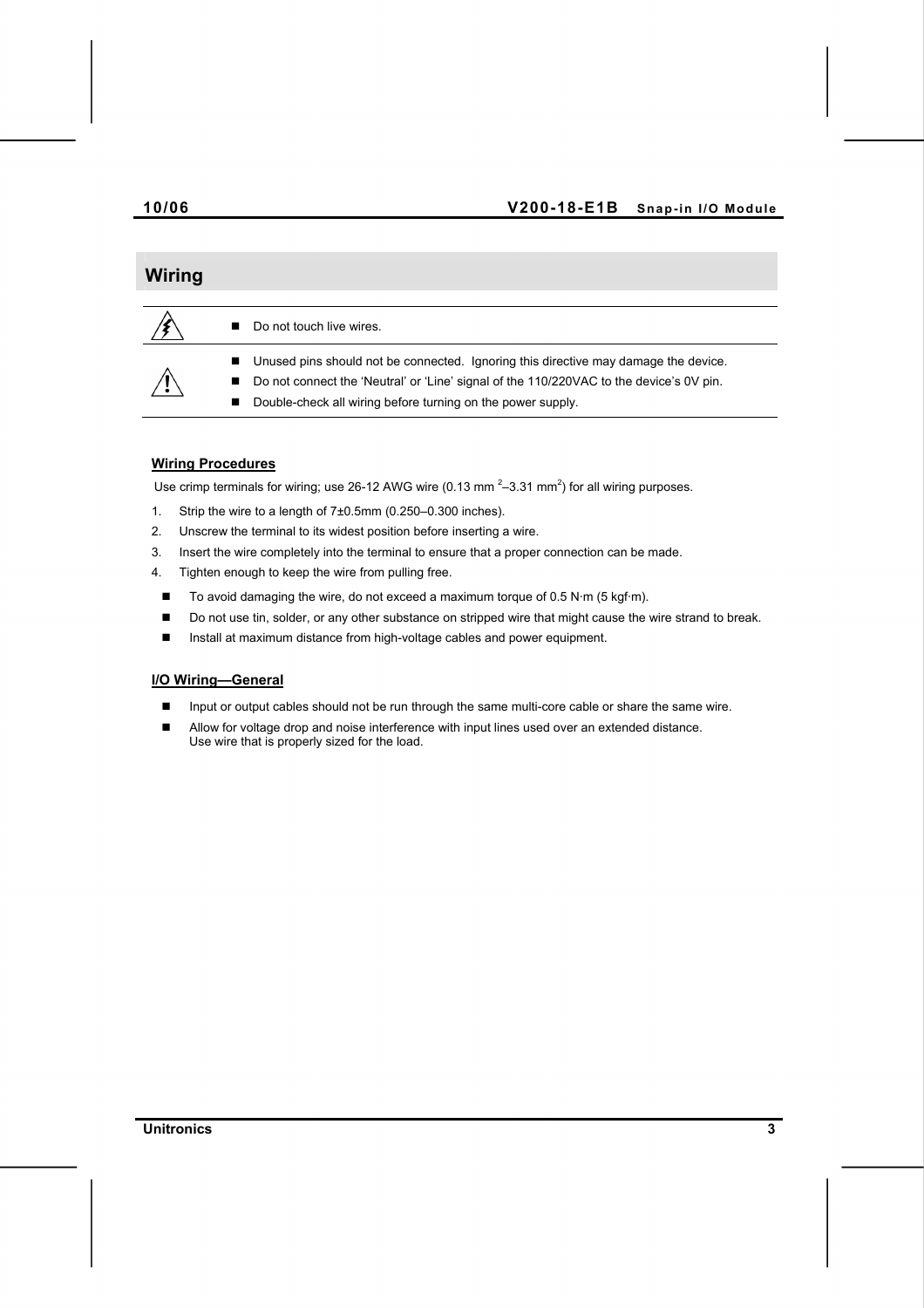### **Digital Inputs**

Each group of 8 inputs has a common signal. Each group can be used as either pnp (source) or npn (sink), when appropriately wired as shown in the following figures.

Inputs I0 and I2 can be used as normal digital inputs, high-speed counters, or as part of a shaft encoder. Inputs I1 and I3 can be used as normal digital inputs, high-speed counter resets, or as part of a shaft encoder.

- The 0V signal of the inputs is isolated from the controller's 0V signal.
- Each group of inputs has its own 0V signal.
- The inputs' 0V and N signals are internally shorted on each connector.

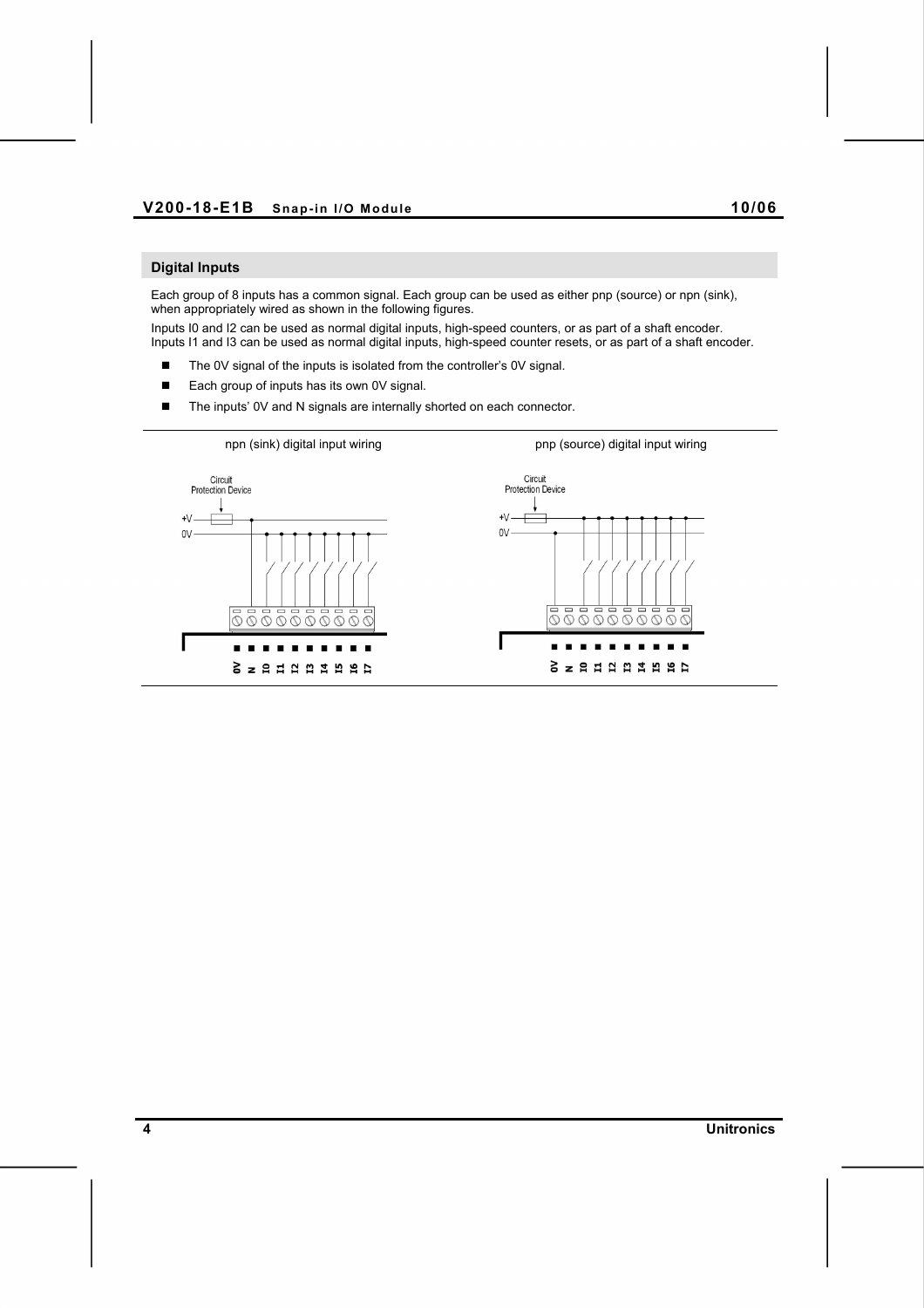

Inputs I0, I1, and I2, I3 can be used as shaft encoders as shown below.



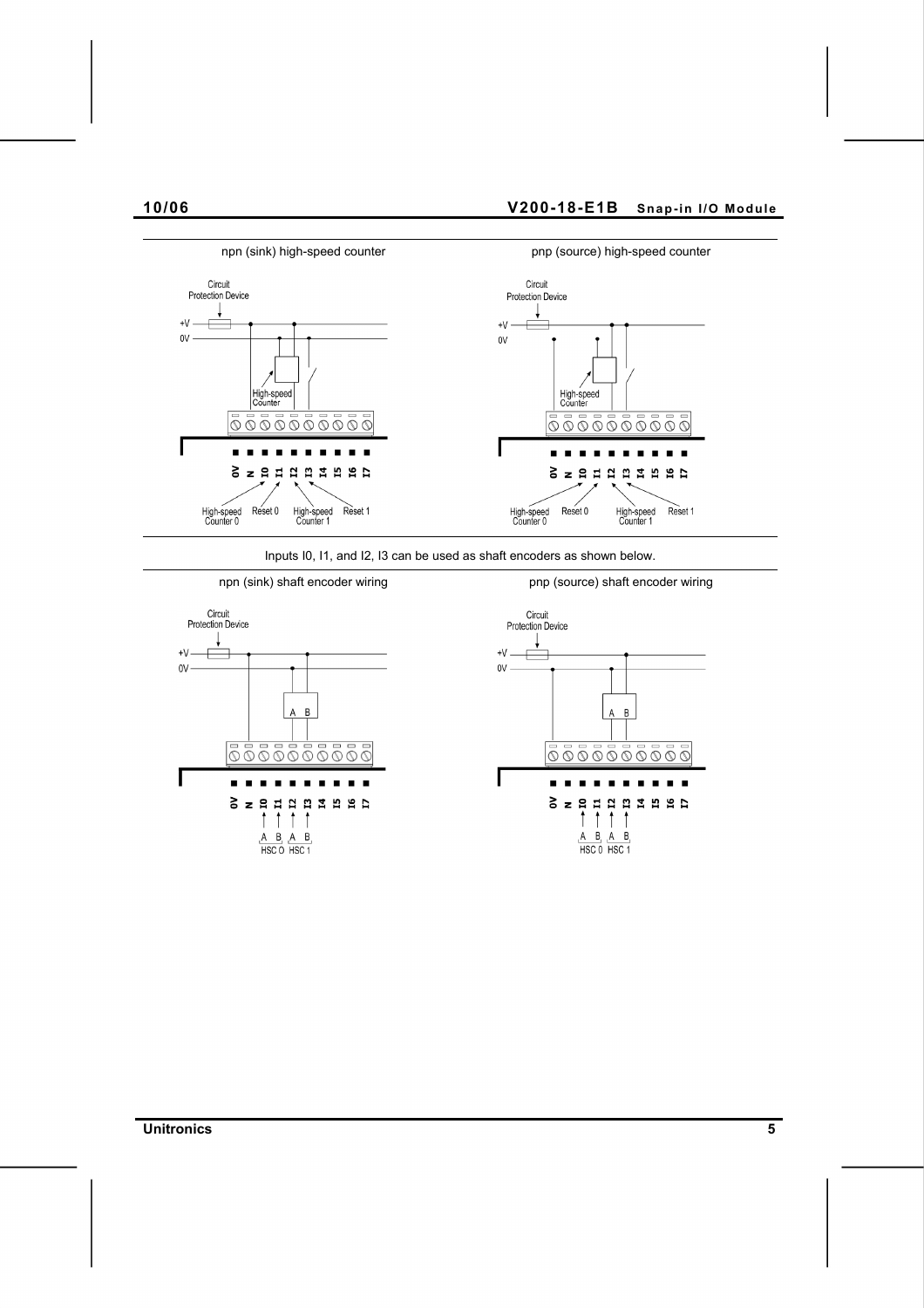### **Digital Outputs**

#### **Wiring Power Supplies**

- 1. Connect the "positive" lead to the "V1" terminal for the relay outputs, to the "V2" terminal for the transistor outputs.
- 2. In both cases, connect the "negative" lead to the "0V" terminal of each output group.
- **In the event of voltage fluctuations or non-conformity to voltage power supply specifications, connect** the device to a regulated power supply.
- Do not connect the 'Neutral' or 'Line' signal of the 110/220VAC to the device's 0V pin.

#### **Relay Outputs**

■ The 0V signal of the relay outputs is isolated from the controller's 0V signal.



#### **Increasing Contact Life Span**

To increase the life span of the relay output contacts and protect the device from potential damage by reverse EMF, connect:

- a clamping diode in parallel with each inductive DC load,
- an RC snubber circuit in parallel with each inductive AC load.

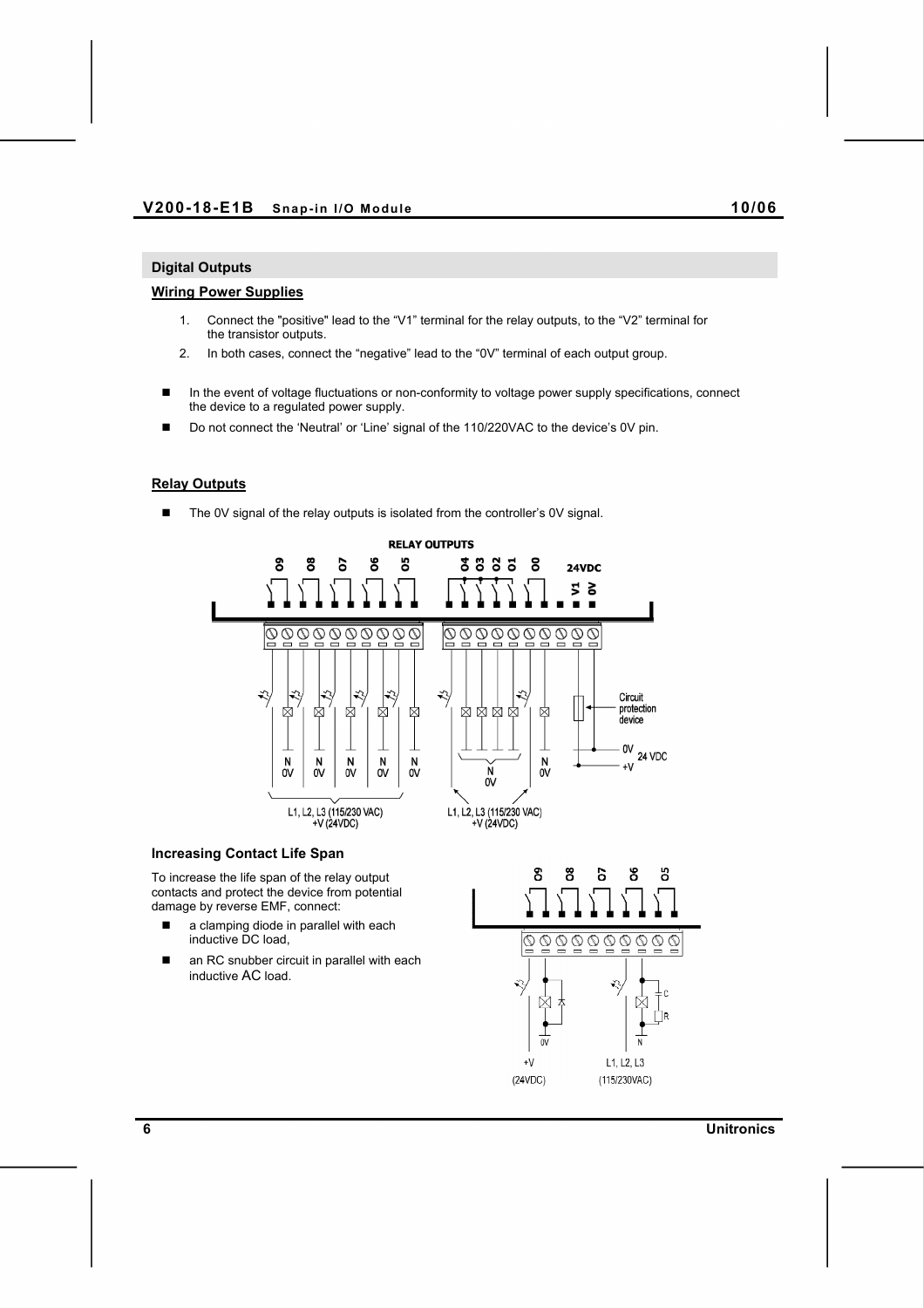## **Transistor Outputs**

- Each output can be wired separately as either npn or pnp.
- The 0V signal of the transistor outputs is isolated from the controller's 0V signal. npn (sink) pnp (source) 24 VDC 24 VDC  $0V + V$ 0V +V npn  $0V + V$ Circuit<br>protection Circuit<br>protection pnp/npn Circuit protection **OUTPUTS** device device device OV  $\overline{\mathbb{S}^{\mathbb{I}}}$ 0V  $\overline{\mathsf{S}^{\mathfrak{l}}}$ 24VDC 24VDC  $V<sub>2</sub>$  $\bigcirc$  $V<sub>2</sub>$  $\overline{S}$  $\blacksquare$ 区区 Ōг O10p O10p  $\blacksquare$  $\blacksquare$  $\circ$ O11p $\blacksquare$  $\odot$ 011p х  $\Theta$ pnp pnp XX 012p  $\blacksquare$  $\overline{\mathbb{S}}$ 012p  $\Theta$ <sup>[</sup> × .<br>013p ■  $\bigcirc$ O13p  $\Theta$ <sup>[</sup> ×  $\circ$  $\Theta$ <sup>[</sup> O10n  $\blacksquare$  $010n$  $\overline{\phantom{a}}$ 岗 O11n  $\blacksquare$  $|_{\bigodot}$ 011n  $\overline{S}$  $\blacksquare$ npr npr Load R O12n  $\blacksquare$  $| \odot$ i  $012n$  $| \Theta$  $-013n$  $|\circ|$  $-013n$ х ∥ତା Load

#### **Analog Inputs**

- Shields should be connected at the signal source.
- Inputs may be wired to work with either current or voltage.
- Note that the analog input's 0V signal must be the same 0V used by the controller's power supply.



current current current current current current current current voltage



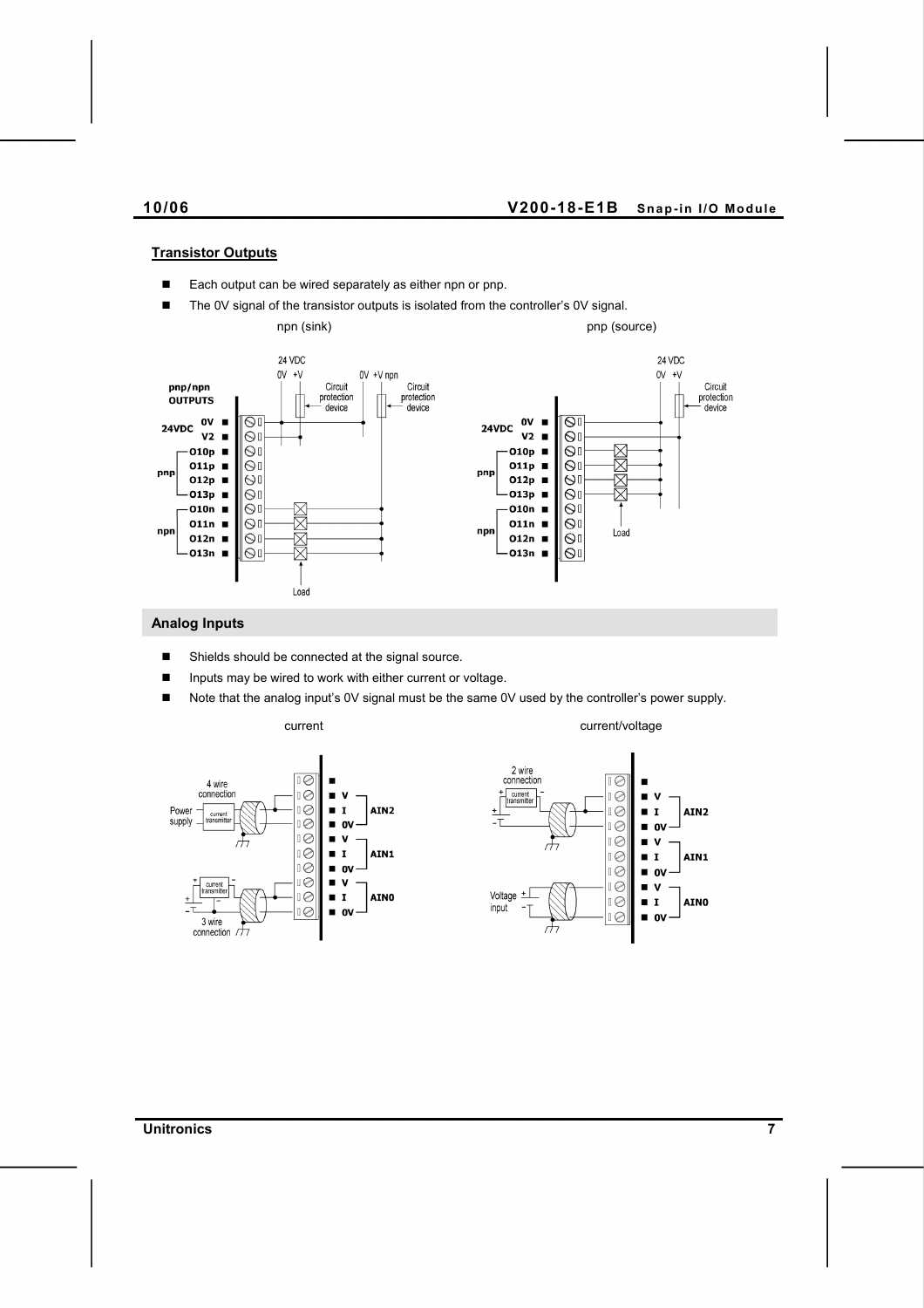## **V200-18-E1B Technical Specifications**

| <b>Digital Inputs</b> |                                                                   |
|-----------------------|-------------------------------------------------------------------|
| Number of inputs      | 16 (in two groups)                                                |
| Input type            | pnp (source) or npn (sink), set by wiring.                        |
| Galvanic isolation    | Yes                                                               |
| Nominal input voltage | 24VDC                                                             |
| Input voltage         |                                                                   |
| pnp (source)          | 0-5VDC for Logic '0'<br>17-28.8VDC for Logic '1'                  |
| npn (sink)            | 17-28.8VDC for Logic '0'<br>0-5VDC for Logic '1'                  |
| Input current         | 6mA@24VDC for inputs #4 to #15<br>8.8mA@24VDC for inputs #0 to #3 |
| Response time         | 10mSec typical                                                    |
| High speed inputs     | Specifications below apply. See Notes 1 and 2.                    |
| Resolution            | 32-bit                                                            |
| Frequency             | 10kHz maximum                                                     |
| Minimum pulse width   | 40us                                                              |

### **Notes:**

- 1. Inputs #0 and #2 can each function as either high-speed counter or as part of a shaft encoder. In each case, high-speed input specifications apply. When used as a normal digital input, normal input specifications apply.
- 2. Inputs #1 and #3 can each function as either counter reset, or as a normal digital input; in either case, its specifications are those of a normal digital input. These inputs may also be used as part of a shaft encoder. In this case, high-speed input specifications apply.

#### **Relay Outputs**

| Number of outputs         | 10. See Note 3.                                                           |
|---------------------------|---------------------------------------------------------------------------|
| Output type               | SPST-NO relay (Form A)                                                    |
| Isolation                 | By relay                                                                  |
| Type of relay             | Panasonic JQ1AP-24V, or compatible                                        |
| Output current            | 5A maximum (resistive load).<br>8A maximum for common signal. See Note 3. |
| Rated voltage             | 250VAC / 30VDC                                                            |
| Minimum load              | 1mA@5VDC                                                                  |
| Life expectancy           | 50k operations at maximum load                                            |
| Reponse time              | 10mS (typical)                                                            |
| Contact protection        | External precautions required. See Increasing Contact Life Span, page 6.  |
| Outputs' power supply     |                                                                           |
| Nominal operating voltage | 24VDC                                                                     |
| Operating voltage         | 20.4 to 28.8VDC                                                           |
| Max. current consumption  | 90mA@24VDC                                                                |

#### **Notes:**

3. Outputs #1, #2, #3, and #4 share a common signal. All other outputs have individual contacts.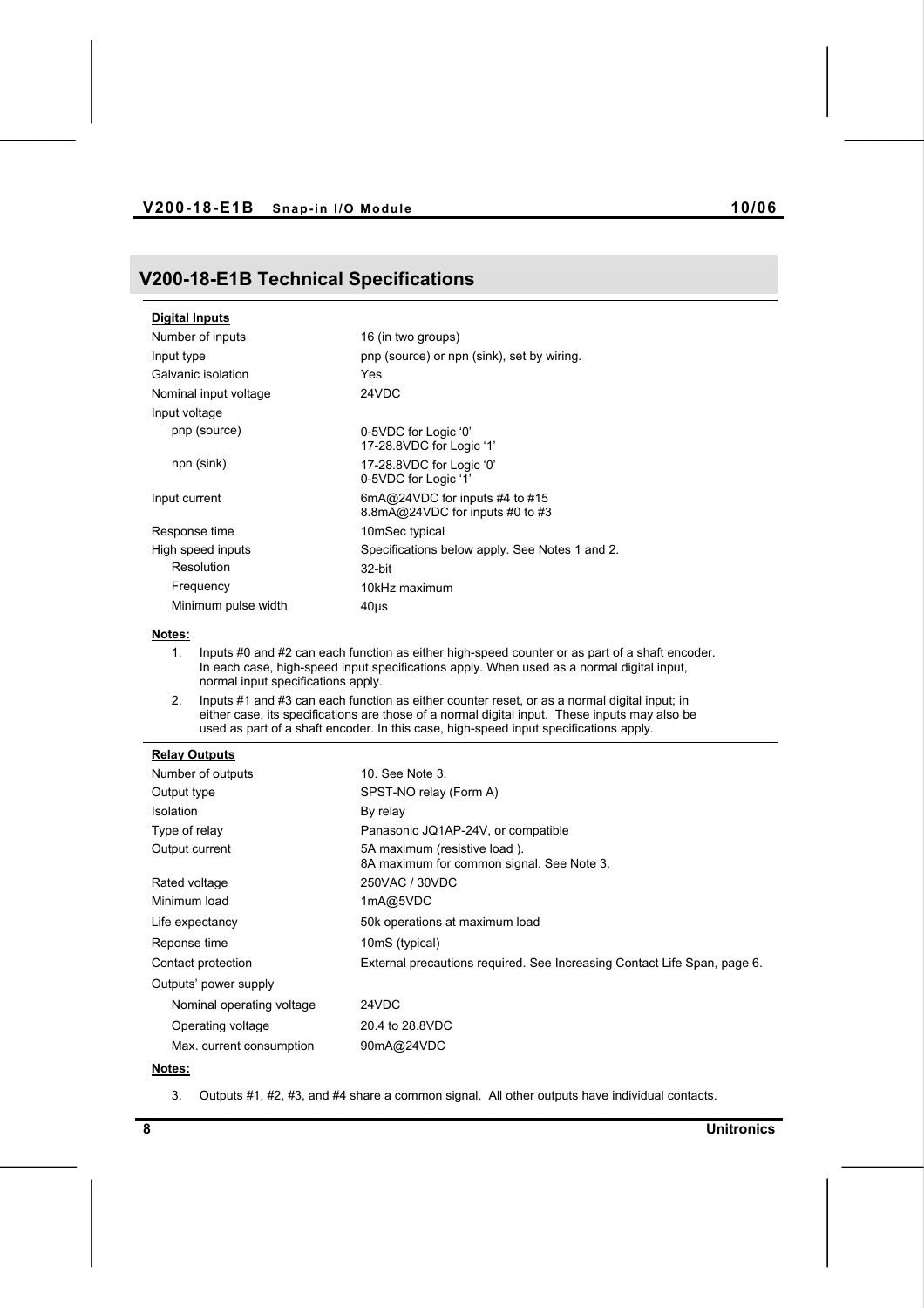# **10/06 V200-18-E1B Snap-in I/O Module**

| <b>Transistor Outputs</b>                               |                                                                                                                                                       |
|---------------------------------------------------------|-------------------------------------------------------------------------------------------------------------------------------------------------------|
| Number of outputs                                       | 4. Each can be individually wired as pnp (source) or npn (sink).                                                                                      |
| Output type                                             | pnp: P-MOSFET (open drain)<br>npn: open collector                                                                                                     |
| Galvanic isolation                                      | Yes                                                                                                                                                   |
| Output current                                          | pnp: 0.5A maximum (per output)<br>Total current: 2A maximum (per group)<br>npn: 50mA maximum (per output)<br>Total current: 150mA maximum (per group) |
| Maximum frequency                                       | 20Hz (resistive load)<br>0.5Hz (inductive load)                                                                                                       |
| High speed output maximum<br>frequency (resistive load) | pnp: 2kHz<br>npn: 50kHz<br>See Note 4                                                                                                                 |
| ON voltage drop                                         | pnp: 0.5VDC maximum<br>npn: 0.85VDC maximum                                                                                                           |
| Short circuit protection                                | Yes (pnp only)                                                                                                                                        |
| Power supply                                            |                                                                                                                                                       |
| operating voltage<br>nominal operating voltage          | 20.4 to 28.8VDC<br>24VDC                                                                                                                              |
| npn (sink) power supply                                 |                                                                                                                                                       |
| operating voltage                                       | 3.5V to 28.8VDC, unrelated to voltage of either the I/O module or the<br>controller                                                                   |
| Notes:                                                  |                                                                                                                                                       |

4. Outputs #12 and Output #13 may be used as high-speed outputs